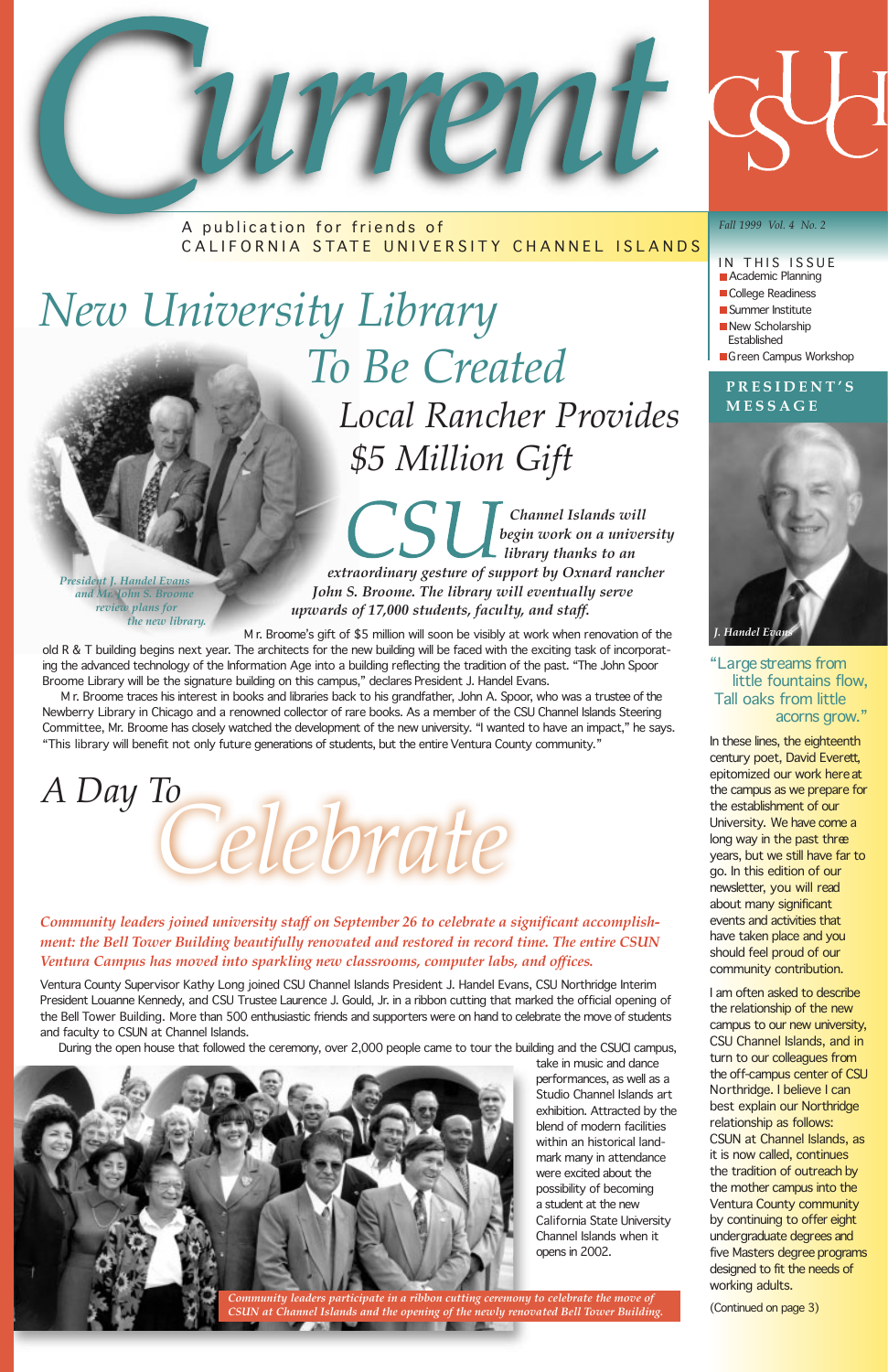### LEARNING OPPORTUNITIES *Academic Planning*

*alifornia State University Channel Islands will welcome its first class of students in August, 2002, with an anticipated enrollment of 3,600 students. By the time that class graduates,*

*enrollment will have grown to 4,500 students. In preparation for our first class, Drs. Ted Lucas and Ira Schoenwald have joined our staff as university planners.*

Dr. Lucas received his B.A. and M.A. degrees in music from San Diego State University and his Doctorate in Music from the University of Illinois. A graduate of the Harvard Institute of Educational Management, he has extensive experience in designing academic programs for both public and private universities, and has served as music department chairman at Beloit College in Wisconsin, Dean of Fine Arts at

Southwestern University in Texas, and Director of the School of Music and Dance at San Jose University.

With over 24 years of experience as a faculty member, department chair, and academic administrator at CSU Dominguez Hills, Dr. Ira Schoenwald brings a wealth of knowledge to his post at CSUCI. Dr. Schoenwald received his Ph.D. in Government from the Claremont Graduate School. After successful teaching, management consulting, and serving as chair of both the Health Sciences and Public Administration Departments at CSU Dominguez Hills, Dr. Schoenwald spent the last ten years as an academic administrator at CSU Dominguez Hills. During this time, he held several positions including Director of University Personnel, Assistant to the President, and most recently, Associate Vice President for Faculty Affairs.

An Academic Directions Task Force of the larger Academic Advisory Council has drafted a report that charts the academic program. The report details distinguishing features of the campus, principles to guide academic planning at CSU Channel Islands, and recommended curricular offerings for 2002 such as education/liberal studies, sciences, organizational management/business, and computer engineering as well as a framework for development of future offerings. The California Post-Secondary Education Commission (CPEC) Needs Analysis will be submitted with hopes of a CPEC response in late Summer, 2000. Completion of this requirement is a critical building block in the establishment of the university.

### *Get Ready!High School Students Take Part In College Readiness Summer Institute*

*hanks to generous contributions from Pacific Bell and Leavens Ranches, CSUCI implemented its first College Readiness Summer Institute, including a symposium, from June 21 to June 25.*

Participating in the program were 55 Ventura County high school students from four school districts and 14 high school faculty members from six college facilities. Students received instruction in math and English as well as information on college admission standards and procedures. By the end of the week, all 55 students received a certificate of participation and completed a Personalized Instruction Plan to assist them in their future studies.

## *Growing A Green Campus*

*pproximately 70 people gathered at a workshop on June 11 to explore the "green campus."*

*Representatives from government agencies, local environmental groups, business, and education brainstormed a variety of projects relating to the development of the CSU Channel Islands Campus.* 

Key issues discussed included: habitat and environmental design, traffic and air quality, green buildings, site development, purchasing, operations, and recycling. Peter Brand, Project Manager with the California Coastal Conservancy, opened the day long program with an overview of the ecology of the Ventura region and a description of how CSUCI's goals for environmental stewardship could lead to improvements such as the restoration of Long Grade Canyon Creek and wetlands creation. For a copy of the workshop proceedings, please call (805) 437-8435.

### *Speak Up For CSUCI!*

**This November, Governor Gray Davis is considering a budget request from the CSU Trustees for \$10 million to start CSU Channel Islands. If we are to open the University in Fall 2002, it is crucial that this full amount be included in the State budget. Please write or call the Governor's Office to express**

**your support of**

**our request:** 

**Governor's Office,**

**1st Floor**

**State Capitol,**

**Sacramento,**

**CA 95814**

**Telephone:**

**(916) 445-2841**

**Fax:**

**(916) 445-4633.**

*Thank you!*



*Several members of the Academic Directions Task Force hard at work. Left to right are: Professor Lynne Cooke, CSUN, Dr. Stephen Lefevre, Director, CSUN at Channel Islands, Dr. Ira Schoenwald, Academic Planner, CSUCI, Professor James Highsmith, CSU Fresno, and Professor Sue Schaefer, CSU Hayward.*



*Green Campus Workshop participants check out an electric bicycle and scooter as short-trip alternatives to the cars in the background.*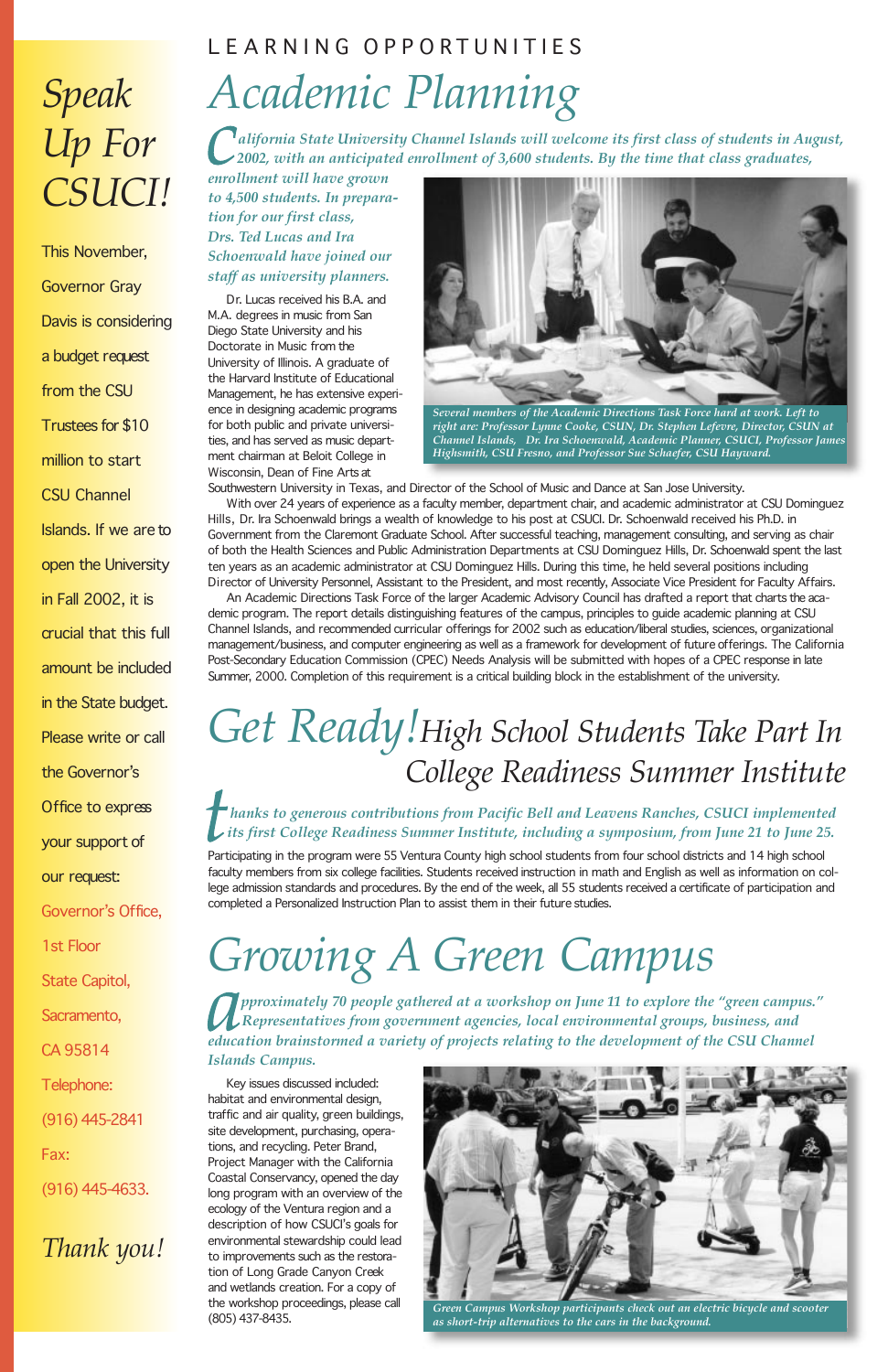"We feel an education is the most valuable gift one can give or receive," say Bernie and Barbara Bobitch. After lifelong careers in medical related fields, the Somis couple have made a commitment to support students pursuing careers aimed at helping people live healthier lives. The Bernard and Barbara Bobitch Scholarship Fund will award full scholarships to students pursuing an education in the health sciences at CSU Channel Islands. The first scholarship will be awarded to a deserving student when the

On October 5, Coldwell Banker Town and County kicked off "Homes for Books" to raise funds for the Library at CSU Channel Islands. If you sell or purchase a home with Coldwell Banker Town and Country between October 1 and December 31, 1999, the company will donate \$50 toward the purchase of library materials, and a special bookplate inscribed with your name will be placed inside one of the books acquired. For more information see www.homesforbooks.com.

- The Wallis Foundation has made a grant of \$150,000 to CSU Channel Islands to help the University acquire and protect open space as recommended by the Environmental Impact Report. "This is a significant step toward fulfilling one of the goals identified at the Green Campus workshop," says University President J. Handel Evans.
- On September 26, members of the President's



**PARTNERS IN HIGHER EDUCATION** www.homesforbooks.com



Circle were invited to their first gathering where they enjoyed a private brunch held prior to the ribbon cutting ceremony for the Bell Tower Building. The event was sponsored by City National Bank, The Gas Company, and the *Los Angeles Times* Ventura County. Over 120 people have joined the President's Circle to date.

### **PRESIDENT'S MESSAGE**

*(Continued from front page)*

Generally speaking, this program can best be described as a tenant on the new campus with the planning staff of CSU Channel Islands acting as landlords, and as such, providing support with the facility in areas such as construction and parking.

Students who attend CSUN at Channel Islands are considered Northridge students. They acquire academic credit at that institution and are serviced by the main campus for such things as library resources, financial aid counseling, and other student support services. We at CSU Channel Islands are the advance guard of what will become the future faculty and staff of the new university. Our role is to prepare the way by establishing the financial base for the future campus, by commencing the resultant development and construction of our needed facilities and by mapping out the academic direction of the institution.

## *CSUCI Foundation Supports New University*



Since many of you have been awaiting this campus for many years, it is not unusual to ask what needs to be done. I believe that we are well into this creative endeavor. In these pages, you will read of our new academic initiatives to ensure that our local and future students receive the guidance that they need to academically prepare for entrance. You will read of one man's belief in the power of education and his generosity to begin what we intend to become an outstanding library complex. Hopefully, you will sense the dynamism and excitement that pervades our endeavors. Our work has been recognized, and at the July meeting of our Board of Trustees a resolution was passed which, subject to certain conditions, formally establishes California State University Channel Islands. The conditions are that the CSU obtain approval from the California Post-Secondary Education Commission (in process at the system level), review by the Chancellor for compliance with trustee policy (ongoing), approval of a \$10 million budget request for the 2000-01 fiscal year, and the eventual selection and hiring of academic staff.

The most critical step in the process has been identified as that of obtaining the \$10 million for our support budget from the Governor. These funds will provide the first administrative and planning faculty. We anticipate the request will be entered as a part of the system budget in November and we anticipate an indication of the Governor's support in January of 2000. In the interim, we will be working with our local state delegations in an effort to enlist their support with the Governor. You can be of assistance by supporting our efforts in a similar manner. Please let our local representatives and the Governor know how important this university is to you and the future of the region and its people.

The process seems complicated and sometimes slow; however, I hope that as you read through this edition of Current, you will be able to sense our progress and excitement as we share this unique privilege of creating something quite wonderful. Let me then finish as I started with Mr. Everett:

*"And though now I am small and young, Of judgment weak and feeble tongue, Yet all great, learned men, like me, Once learned to read their ABC."*

*J. Handel Evans* PRESIDENT

*The California State University Channel Islands Foundation was established for the purpose of encouraging and accepting private gifts to the University. The CSUCI Foundation is a 501(C)3 tax exempt organization.*

*The CSUCI Foundation is now able to accept donations by credit card and to receive donations of appreciated securities. To find out more about making a tax-deductible gift to the University, please contact Elizabeth S. Stacey, Director of Development at (805) 437-8429.*

*Among the guests at the President's Circle brunch were Nicholas and Linda Bednarski, and Cindi Smith and Stuart Daley.*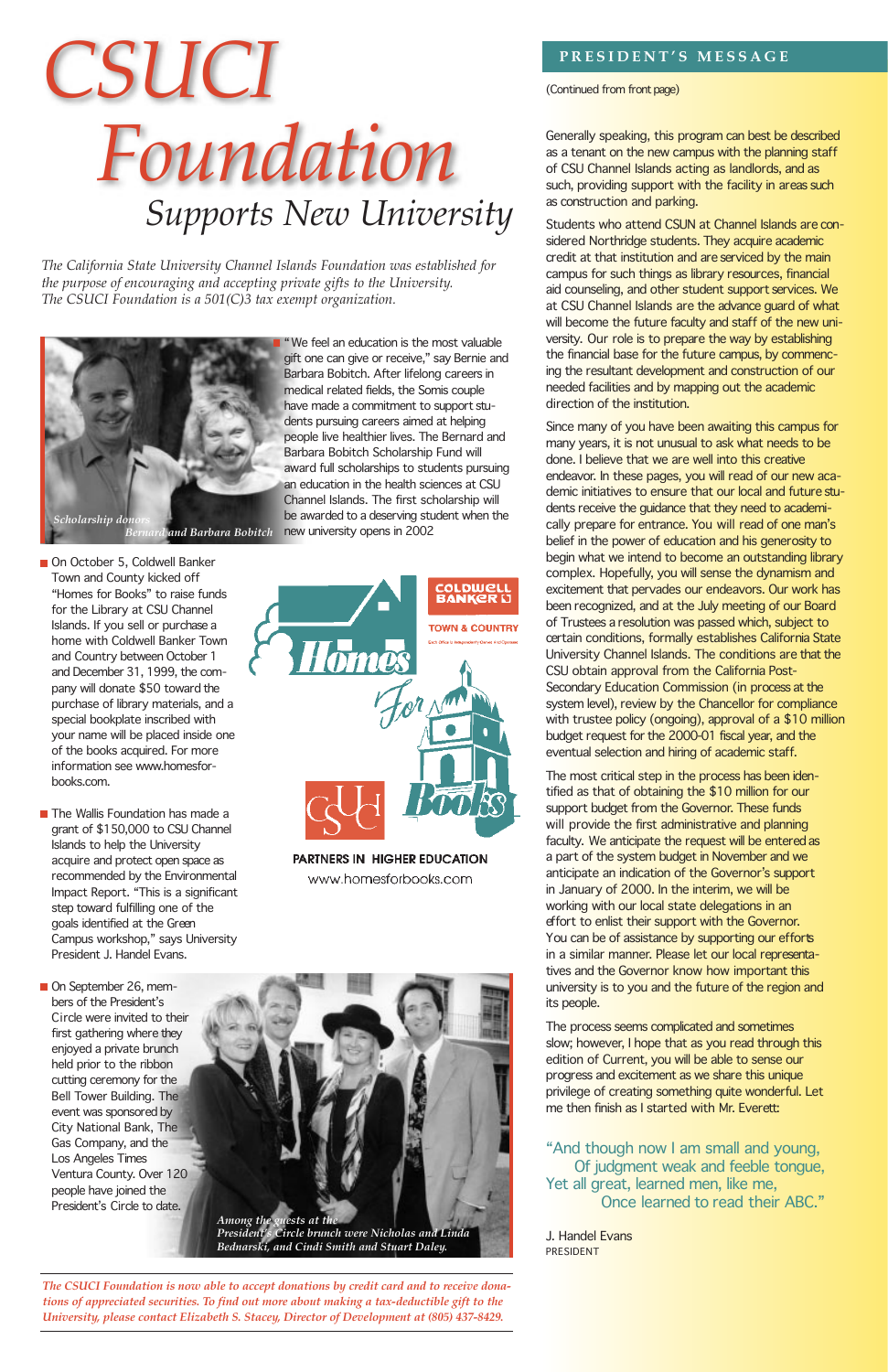One University Drive Camarillo, CA 93012

*(805) 437-8400 Telephone (805) 437-8424 Fax*

*www.csuci.edu*

# *Campus Fever*



- Thirty-four high school counselors and seven principals from Oxnard Union High School District recently attended a highly successful three-day workshop on the CSUCI campus. The California Counselor Leadership Academy met on October 18-20 in the newly renovated Tower Building classrooms. Led by Drs. Sharon and C. D. Johnson, the academy helped participants focus on student competencies, rather than the traditional services-ondemand model. The participants were enthusiastic about the academy with 100% of those responding to the workshop evaluation reporting that they would recommend this academy to their colleagues. The academy will meet again in the Spring for a follow up session. This was the first extended education offering of the new CSUCI campus. If you have ideas for other professional development programs, please call (805) 437-8451.
- CSUCI was proudly chosen by Robert J. Lagomarsino to house archives documenting his 35 years of distinguished public service which includes his service as U.S. Congressman from 1974-1993, California State Senator from 1961-1974, and Mayor of Ojai from 1958-1961. Mr. Lagomarsino is known in the area for authoring legislation creating the Channel Islands National Park and introducing Senate Bill 70 authorizing a university for Ventura County. Patricia Clark Doerner leads an effort to raise funds to refurbish library rooms, acquire archival supplies, and engage a professional archivist. Mr. Lagomarsino's papers and memorabilia will provide valuable resource material for students and scholars of foreign affairs, tax reform, government efficiency, school finance, and preservation of natural resources.
- Educators, researchers, and private sector geographers gathered at CSUCI in May for our first major academic symposium in conjunction with the annual conference of the California Geographic Society. Participants took part in study sessions on public planning and policy issues, and engaged in field research trips to the Ojai Valley and the Channel Islands National Park.
- **The CSU Police Department became a fully functioning part of the campus community in** September. In order to patrol our 680-acre campus 24-hours-a-day, seven-days-a-week, the department has grown to include two sergeants, seven police officers, three canine officers, a police technical assistant, a civilian campus guard, and five police dispatchers. The department is networked into all other policing services in the county and features a 24-hour 911 Public Safety Answering Point capability. The campus' focus on security also brings public phones to parking lots and high traffic areas, police bicycle and car patrols, and the ability for students to request campus escorts.

CSUCI *Current* is an official publication of the California State University Channel Islands. It is published bi-annually by the Office of the President.

### *In The News CSUCI*

#### CONTRIBUTORS:

*Editor: Elizabeth Stacey J. Handel Evans Nancy Galindo*

> *Stephen Lefevre Ted Lucas Barbara Thorpe*

This newsletter is printed on recycled and recyclable paper

CALIFORNIA STATE UNIVERSITY CHANNEL ISLANDS

Non-Profit Organization U.S. Postage PAID Oxnard, CA Permit #2323

### *History Modern Convenience Combine*

**In August, 1999, the former Camarillo State Hospital became a flurry of activity when the CSUN Ventura Off-Campus center relocated its facility to the site. This task was a difficult undertaking, requiring countless hours of time and resources, but now the finishing touches are complete and the hallways once crowded with contractors and electricians are occupied with enthusiastic students.** 

**The Fall, 1999 semester welcomed 1,740 students to the 634-acre property. While the Mission-style buildings remained virtually untouched by renovations, interiors were remodeled which tripled classroom, office, and student services space to accommodate newly equipped computer labs, a library, and electronically-connected classrooms.** 

**"It's refreshing to see the classic architecture and design of the buildings intact. I can appreciate their historical significance and value," one student said of our new campus. Another student expressed her excitement at being able to sit under a massive oak tree to read or enjoy lunch. Faculty eagerly anticipated teaching in the newly furnished classrooms and advising in their more spacious faculty offices. "I'm thrilled to have an office where I can actually open the window," stated Dr. Ragu V. Raghavan, who has taught courses within the management science department at the off-campus center since 1996. He applauded the staff and faculty by saying, "They have worked effortlessly to get to this point. Now we all need to keep the momentum going."**

> *"After deciding to come to CSUN at Channel Islands, I worried about missing out on a 'big campus' atmosphere. To my surprise, I found this campus to offer all the benefits of a large campus with the added benefit of a relaxing atmosphere. I especially enjoy the friendly staff and faculty. The encouragement they give will help me achieve my goal of receiving a Bachelor of Arts degree and teaching credential. I feel privileged to be one of the first students to attend this campus." –Nancy Almanza, Junior, Liberal Studies*

*"The groundwork is in place for CSUN at Channel Islands to become CSU Channel Islands. I'm enrolled in course work leading to a B.S. Degree in Nursing. I particularly enjoy the Interactive Television (ITV) room on campus, which offers state-of-the-art teleconferencing. Thousands of students will benefit from the technology and courses available. They will gain a chance to participate, learn, and grow in an ideal environment—one which offers many opportunities and support for students." –Ed Pulido, Senior, Nursing*